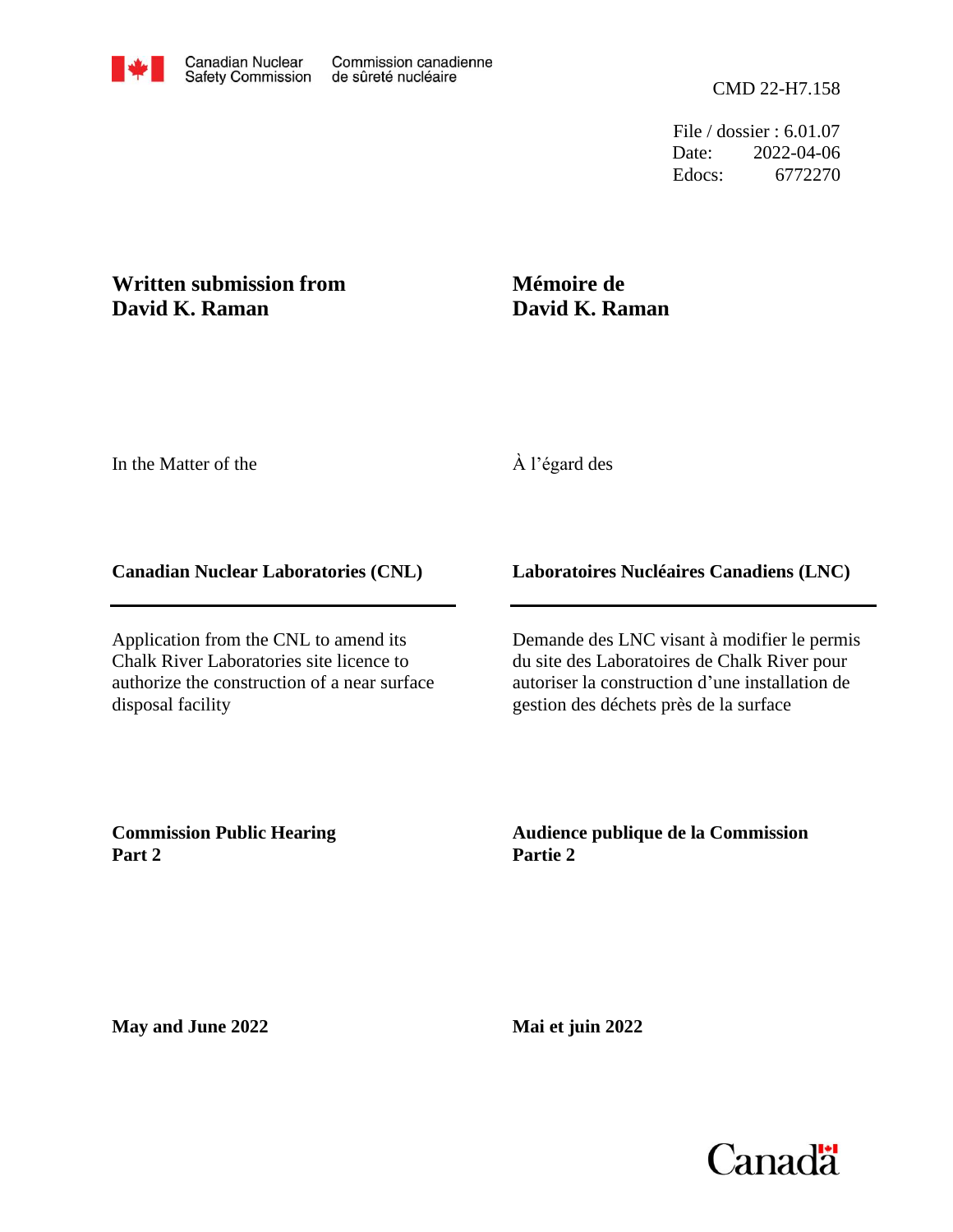# **Intervention With Respect to Canadian Nuclear Laboratories' Application to Amend Its Chalk River Laboratories Site Licence to Authorize the Construction of a Near Surface Radioactive Waste Disposal Facility**

David K. Raman (Retired AECL Nuclear Professional and Resident of Deep River, Ontario)

#### **Introduction**

I would like to thank the Canadian Nuclear Safety Commission for this opportunity to present an intervention in the matter of the construction of a near surface radioactive waste facility at the Chalk River Laboratories.

The construction and operation of the Near Surface Disposal Facility (NDSF) at CNL represents a significant and commendable advance in the Canadian Nuclear Industry. However, as proposed in [1,2], it falls short of what has been successfully implemented internationally for the disposal of low-level radioactive wastes (LLW).

My comments below are based on a review of publicly available documents pertaining to the proposed NDSF and on my personal and professional experiences at the Chalk River Laboratories over a 30-year period.

## **Defense in Depth**

The concept of Defense in Depth for nuclear facilities concerns the use of multiple layers of barriers to prevent or restrict the effects of ionizing radiation on the public and the environment. As this radiation is a physical phenomenon, it follows that the barriers themselves need to be mostly physical, with items such as administrative controls being of lesser effectiveness. For example, in a nuclear reactor, such as CANDU, the multiple barriers are:

- The composition of the fuel material in its ability to retain fission products,
- The integrity of the fuel sheath,
- The integrity of the Primary Heat Transfer System,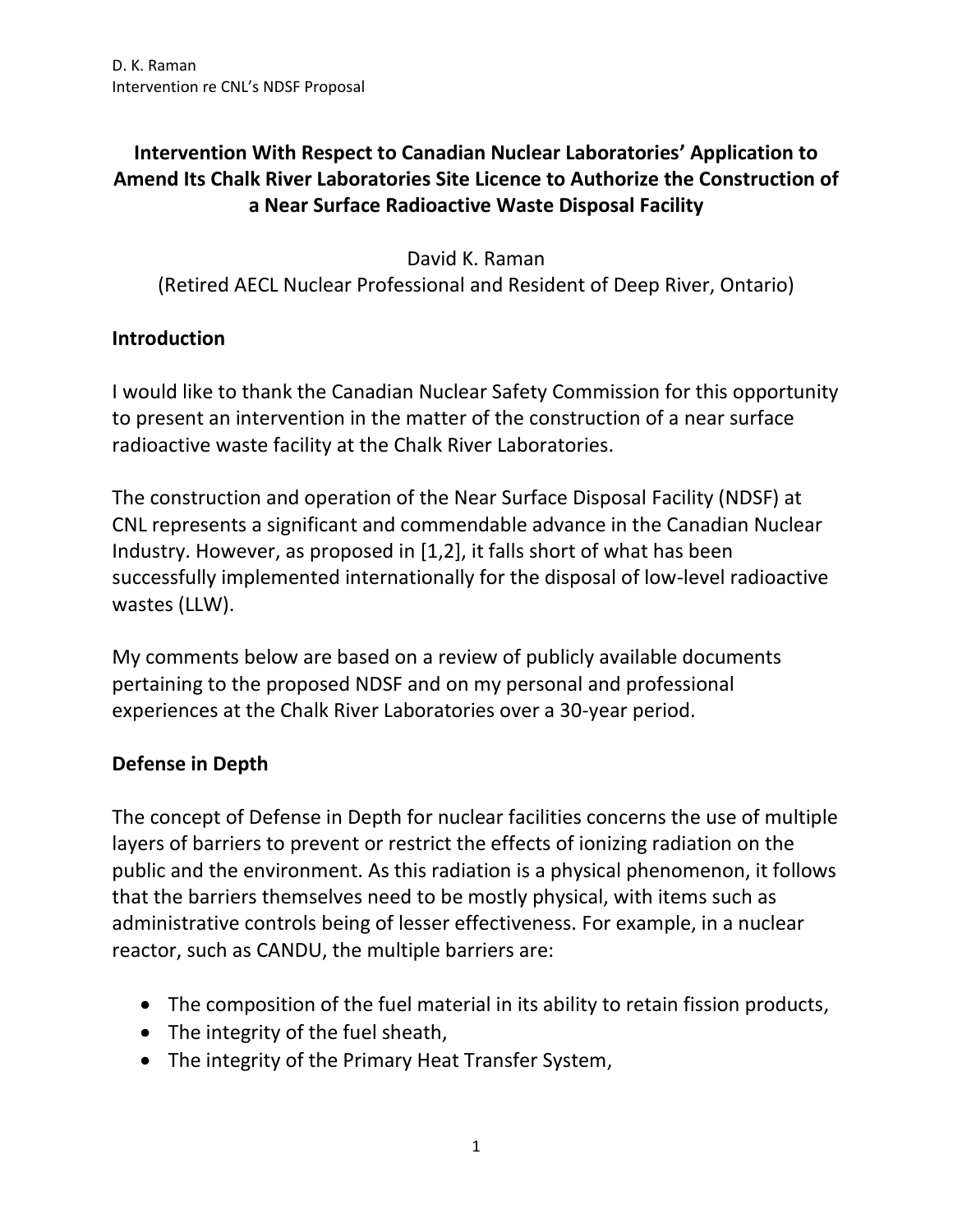D. K. Raman Intervention re CNL's NDSF Proposal

- The effectiveness of special safety systems, such as two diverse shutdown, emergency core cooling and containment,
- The size of the exclusion zone.

It is important to note that a nuclear reactor facility has a relatively short operating life, during which it is under constant instrumented and human surveillance with the potential for rapid intervention. However, a waste disposal facility will spend most of its much longer design life with minimal monitoring and potential for intervention. It follows then that such facilities need to be designed and built with barriers that are fundamentally passive and robust in nature. Thus, for waste disposal facilities, the analogous barriers are:

- For the short term (up to 300 years) containment during the operational (loading) and institutional control phase is by retentive properties of the waste itself, its packaging, and the surrounding engineered structures.
- For the long term, where institutional memory cannot be relied upon, containment is by geological properties of the site and the limitation of long-lived radionuclides.

At the heart of the safety case for both types of facilities, there is a fundamental safety principle that is shared – the control of the quantity of nuclear material in each:

- For a nuclear reactor, it is the control of available excess reactivity by core management.
- For a waste disposal facility, it is the control of the inventory type and quantity of nuclear material.

In both cases, such control is maintained using physical measurements and procedural controls to ensure that predictions and estimations are aligned with reality.

The following Figure 1, taken from [1], shows the model of defense in depth proposed for NDSF.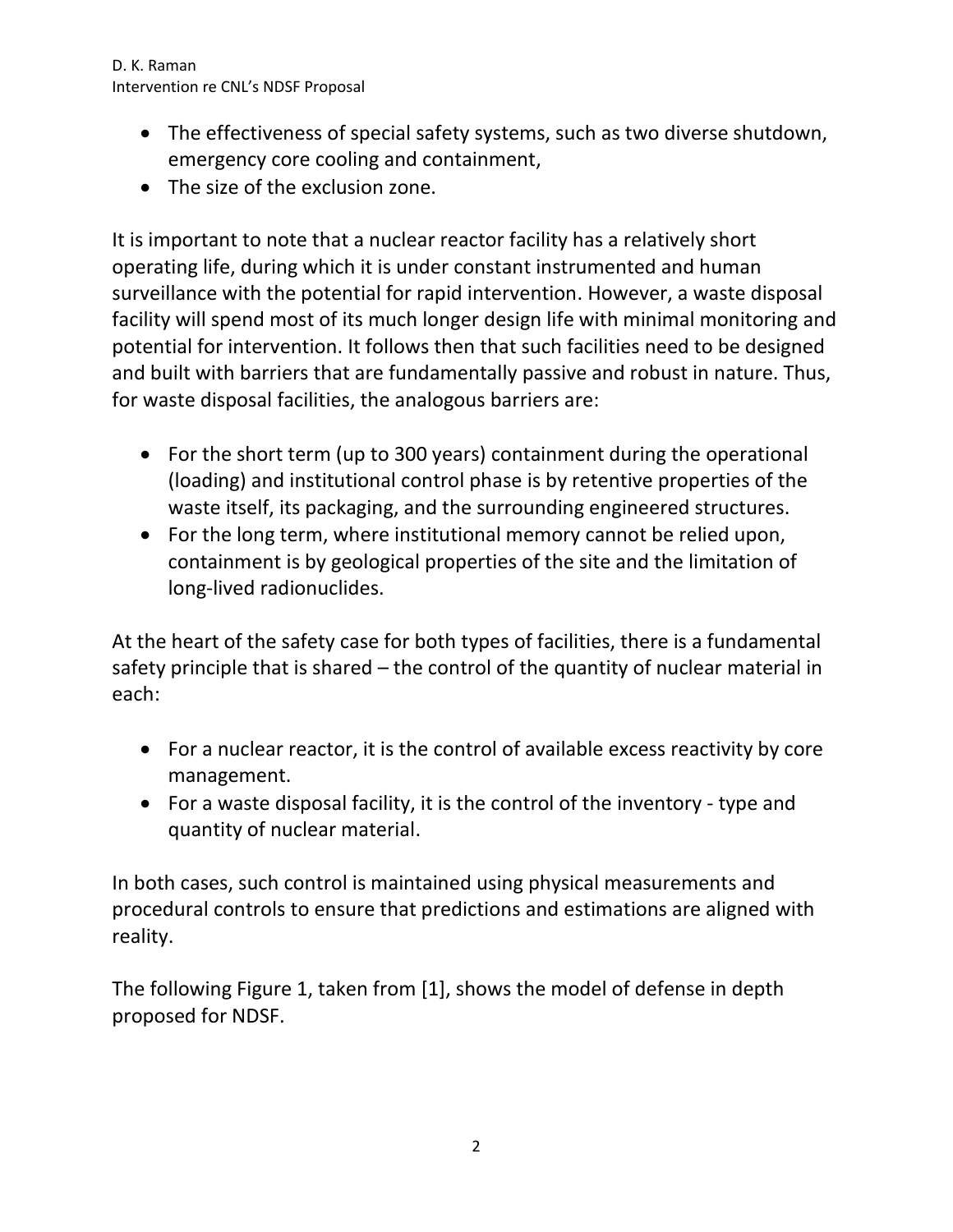

**Figure 1 – Defence in Depth Model for NDSF**

From this figure the "barriers" shown beyond "Containment in ECM through liner and cover systems" are not really barriers at all for the long-term condition. A leachate collection and treatment system is more of a process system that represents a potential leakage route out of containment The barriers then are:

- The control of the Inventory
- The packaging of the wastes
- The engineered structure.

The barrier missing here is the geological characteristics of the site itself to maintain long-term containment. The following Figure 2, from [2], shows the proposed location for the NDSF; its proximity to surface water does not give great confidence in its geological location as a barrier. To be fair, the Chalk River site itself is problematic for the establishment of any near surface radioactive waste disposal facility; there is simply too much ground and surface water. This need not be a disqualifier for the site. Figure 3 [2] shows the cross-section of the proposed NDSF. For comparison with international experience, Figure 4 shows a proposed Belgian LLW disposal facility at Dessel [3]. It is like facilities at El Cabril in Spain and the Centre de l'Aube in France. What Figure 4 does not show is the location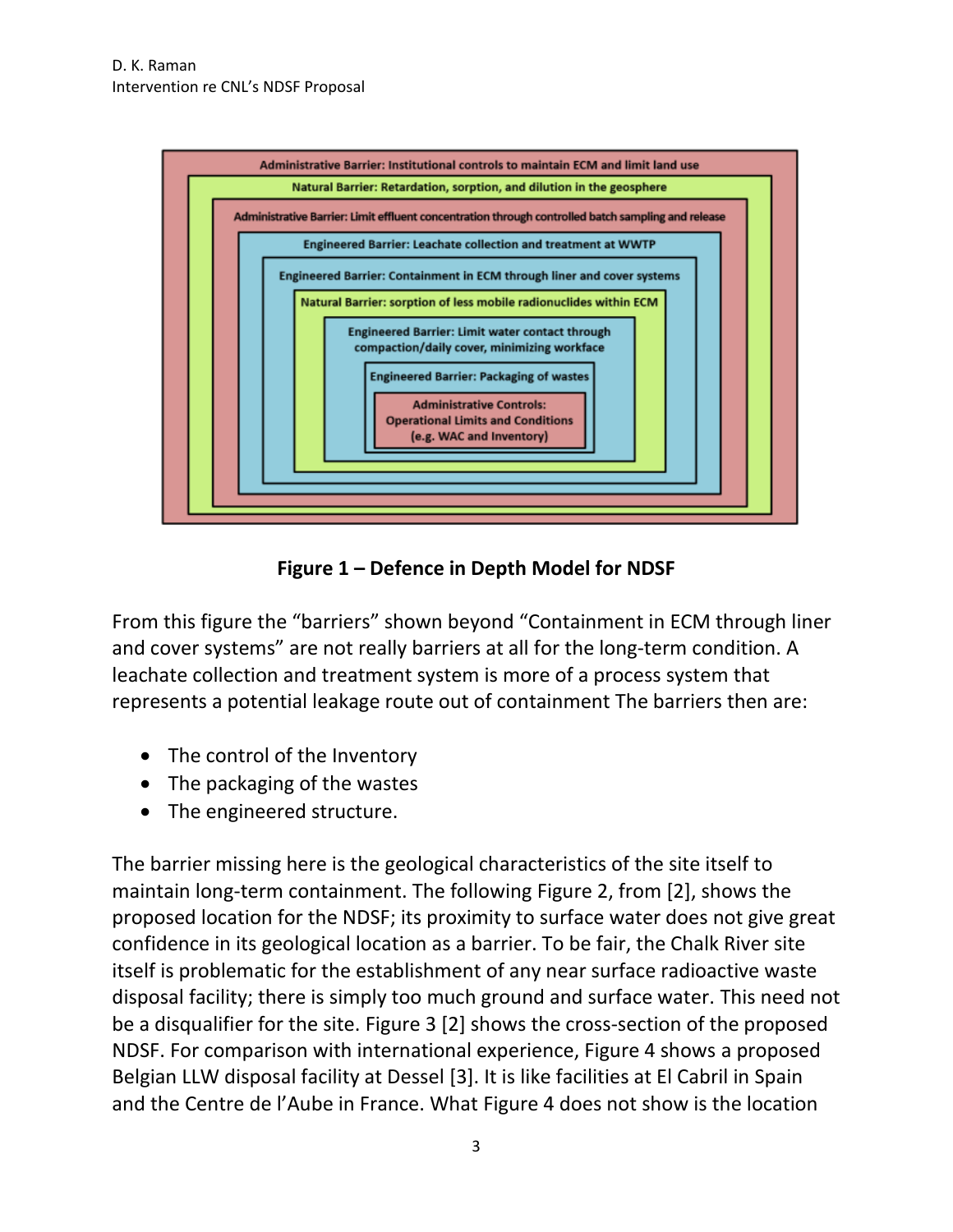of the water table, which is only 1 to 2 m below grade, but using an above-grade concrete cell structure, this problem is overcome. Also of note is that at closure, this too will be a mounded facility; in the case of failure of the earthworks, the concrete cells could continue to provide containment.



**Figure 2 - Location of NDSF at CNL**

Figure 5 illustrates the cross-section of a near surface facility at Morvilliers, France [4], intended for very low-level radioactive waste, a class considered to be of lesser hazard than LLW, and therefore requiring less rigour in its isolation from the environment. When compared to these European facilities, it can be seen that CNL's NDSF proposal is more in line with a VLLW, not LLW disposal facility.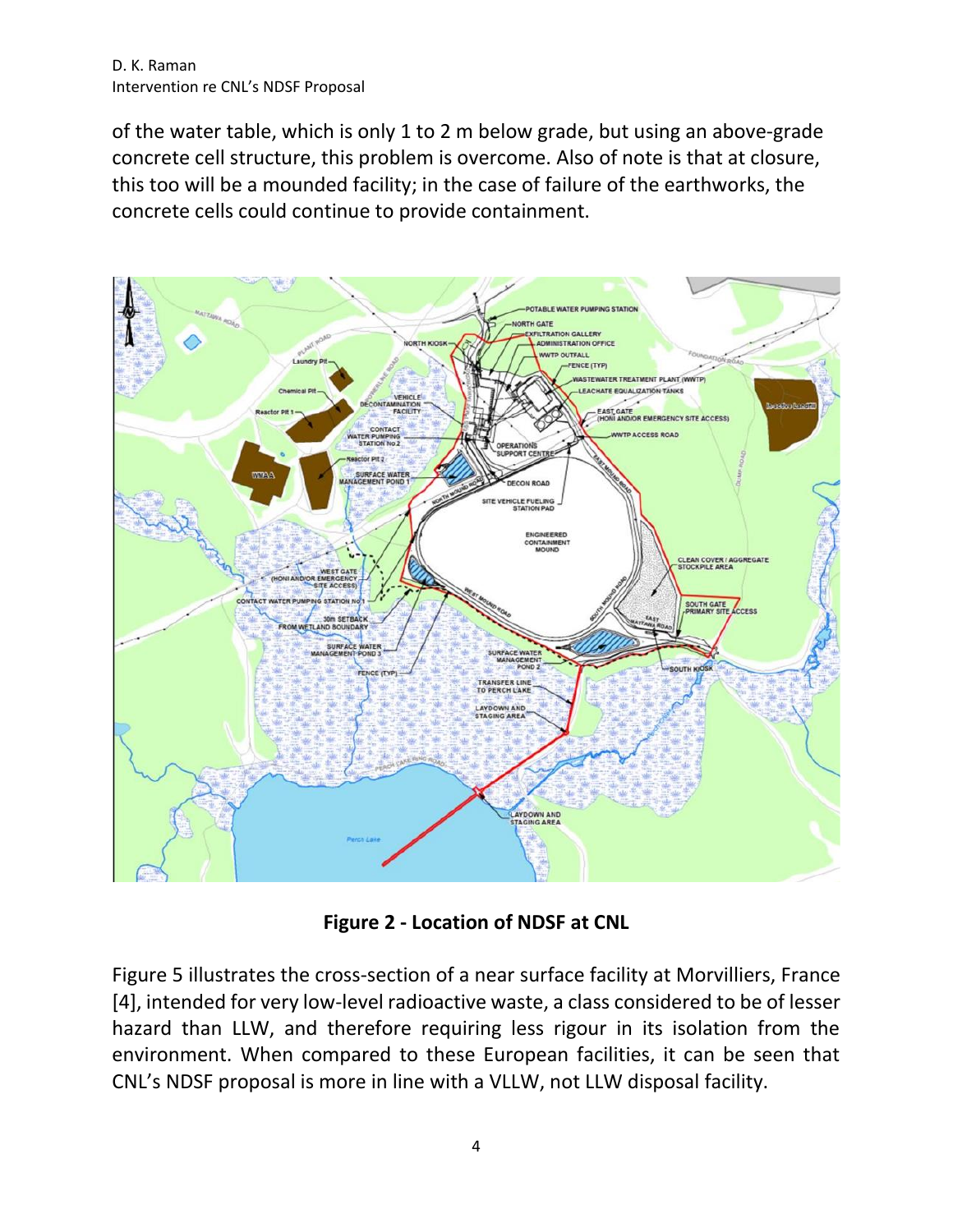

**Figure 3 – Cross Section of the Proposed NDSF**



**Figure 4 – Cross Section of Proposed LLW Facility at Dessel**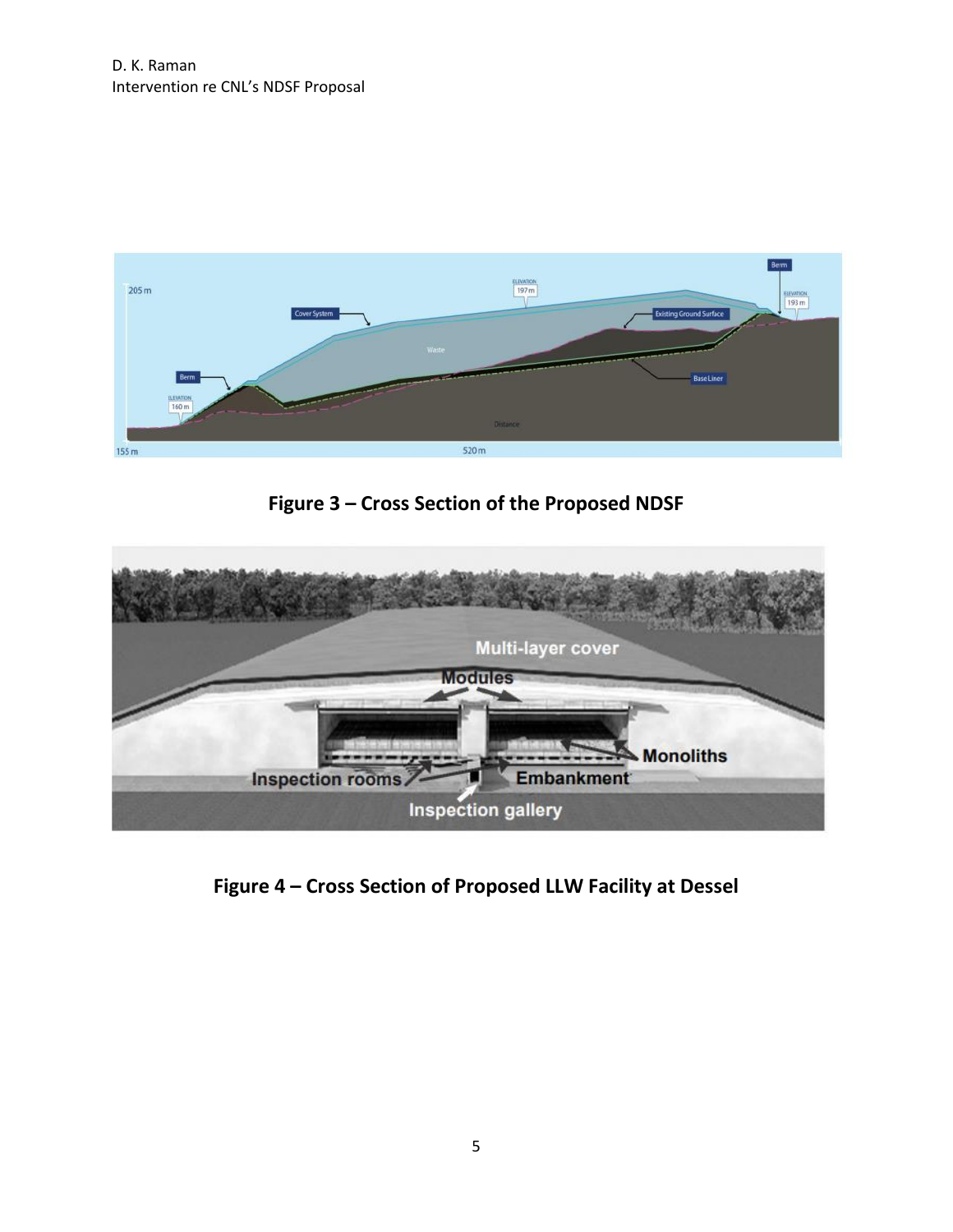D. K. Raman Intervention re CNL's NDSF Proposal



# **Figure 5 – Cross-Section of CIRES Facility at Morvilliers, France, For Very Low-Level Waste (VLLW) [4]**

It can also be seen then that the limitations of proposed site of the NDSF need not disqualify it if the engineered barriers have been hardened beyond what has been proposed.

#### **The Waste Inventory**

Central to the safety case for any near surface radioactive waste disposal facility is the control of the radionuclide inventory. For near surface waste disposal facilities, this generally involves restricting the species of radionuclides to those with a t  $_{1/2}$  of 30 years or less, and with quantities limited to that which would result in a decayed inventory, at 300 years, which would allow the land to be released from regulatory control. To meet this requirement, it is not only the radioactive materials that must be controlled, non-radioactive contaminants, organic and inorganic, which require isolation from the biosphere, such as Pb also need to be controlled. Small quantities of longer-lived radionuclides are permissible, all subject to the free release criteria of 300 years. This basic safety requirement is achieved by using Waste Acceptance Criteria (WAC). Such criteria have been developed for NDSF [5] that establishes numerical limits for waste packages. and it is commendable that such WAC for LLW has been developed; historically, the terms Low Level Waste, Intermediate Level Waste,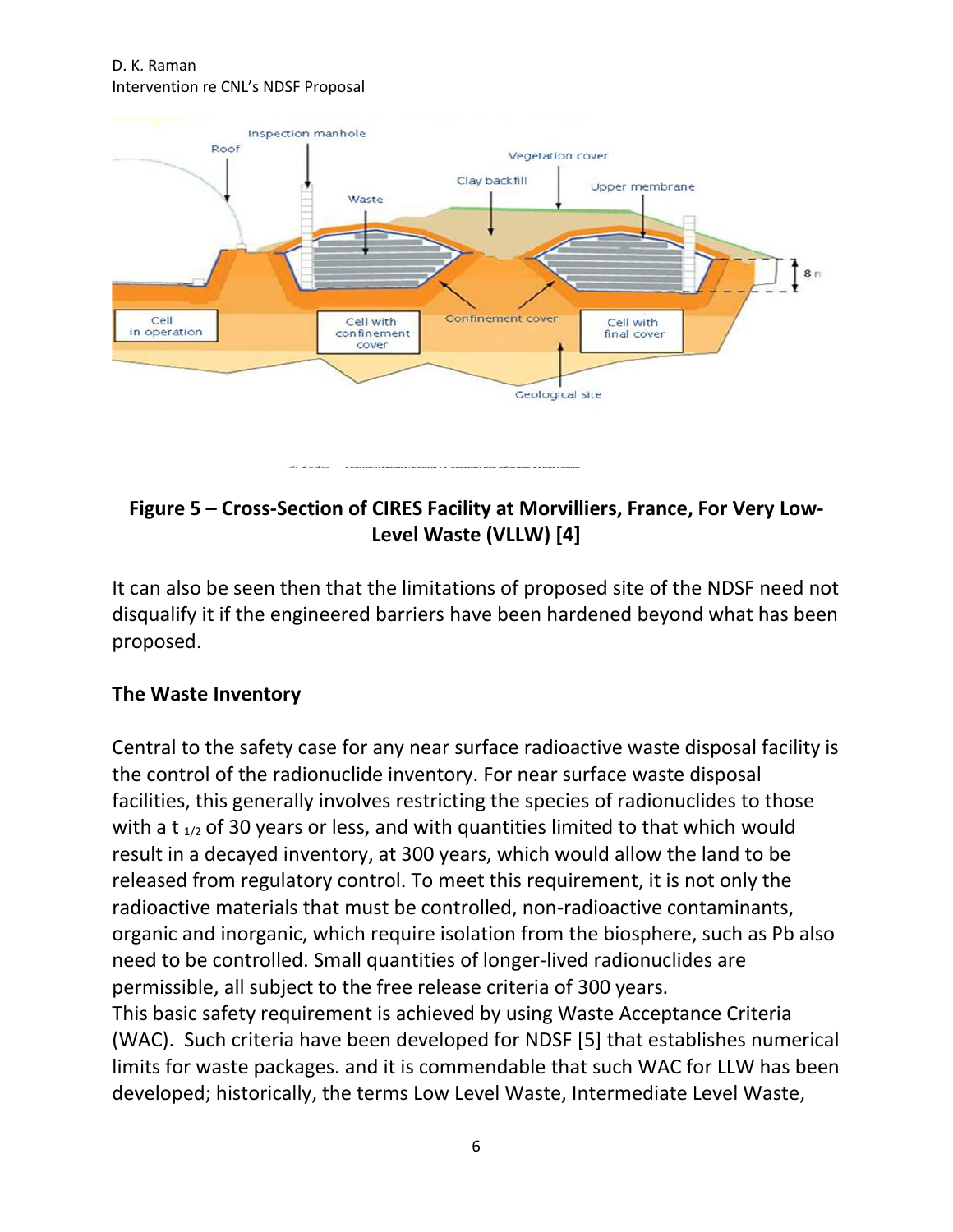D. K. Raman Intervention re CNL's NDSF Proposal

and High-Level Waste were not used at the Chalk River Laboratories. Wastes were routed to storage facilities in the Waste Management Areas based on immediate radiological protection requirements, i.e., if the waste required shielded packaging or could be contact handled.

The problem of WAC is enforcement; characterization is required and verification. A process has been developed to characterize wastes [6], but it lacks detail on how this is to be done. Verification of wastes receipts seems to be based solely on document reviews. Again, historically, wastes sent to the Chalk River Waste Management Areas were not well categorized apart from very basic information; the information recorded as inventory can be considered actionable for routing to the appropriate storage facility, but not actionable for the purposes of classifying as LLW and thus be reliable for inclusion in NDSF.

Beginning in the 1990's, a Waste Identification Program was instituted to both to obtain waste characterization data, identify a future disposal route, devise a means of package identification that would assist in future retrieval, and maintain a database of this information. Waste characterization was done primarily by process knowledge and mass balance techniques, the result being an estimate of average per package quantities. For wastes originating from a relatively unchanging waste stream, e.g., isotope production, this approach is valid as an estimation, but only an estimation unless physical analytical verification activities are undertaken (example - gamma spectroscopy). In practice due to resourcing and infrastructure issues, this was not done on the scale envisioned.

The facilities identified for routing radioactive waste (but never built) that were intended for near surface disposal were:

- a) STDF a near surface sand trench facility, using secure landfill technology.
- b) IRUS a vaulted facility intended for longer-lived waste that would require isolation for a period longer than 300 years.

Recovering and routing stored STDF and IRUS wastes to NDSF is further complicated by the fact that, again due to resource and infrastructure reasons, it was not possible to maintain complete segregation of these wastes in the storge facilities and the problem of cross-contamination cannot be discounted. Thus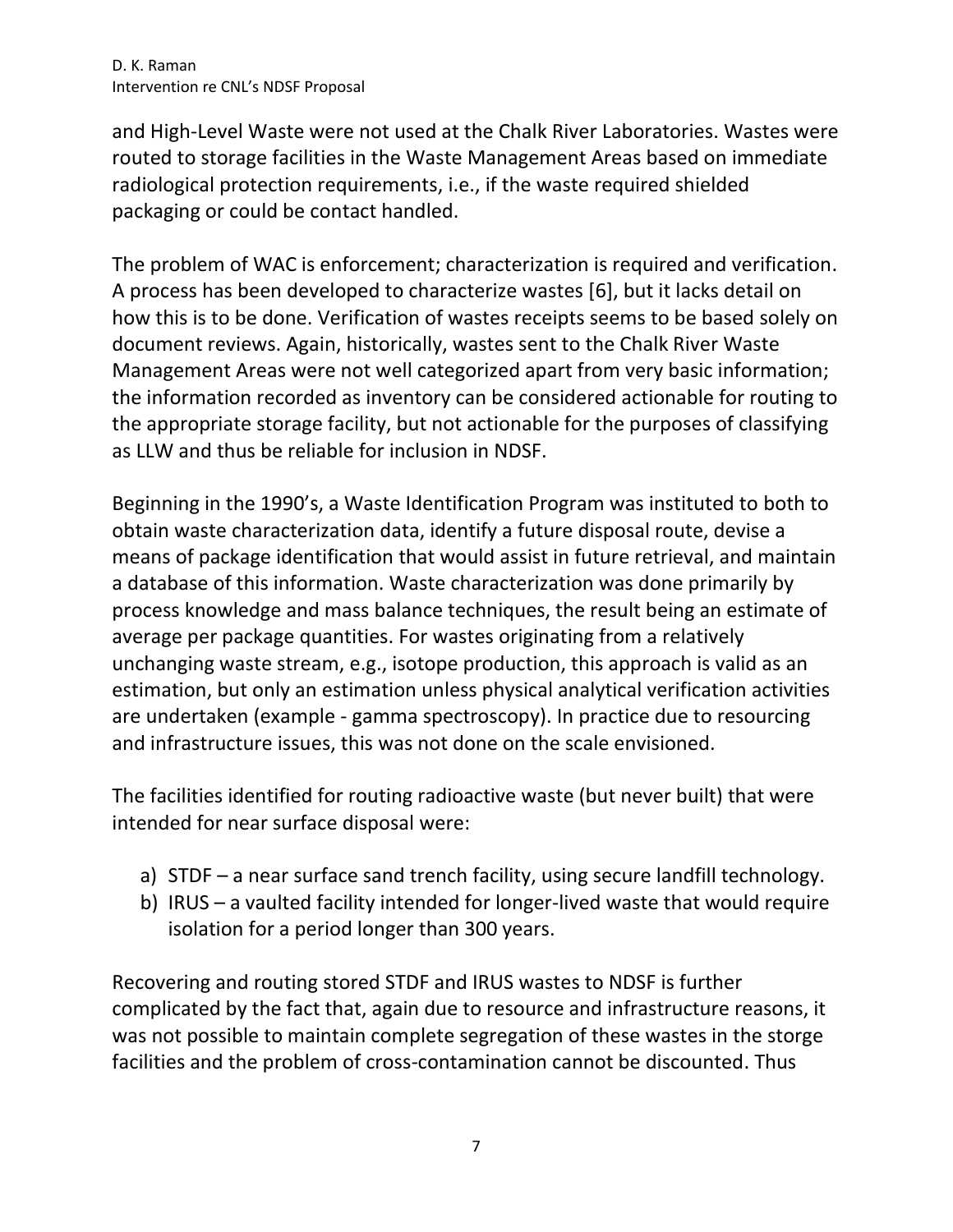prior to emplacement in NDSF, this waste will require some form of analytical verification.

Finally, while record keeping has been greatly improved over past practices, the information contained within about characterization is at best only a first approximation and care should be taken when using it in routing wastes or in safety analyses.

For practical purposes, when identifying candidate wastes for or accepting into NDSF:

- Wastes received from off-site should have the best characterization, as this is required to meet the transportation of dangerous goods requirements.
- On-site new arisings should also be adequately characterized, provided the proposed process is carried through with.
- Wastes recovered from existing waste management facilities that were covered by the Waste Identification Program, while better documented, will require some degree of physical verification
- Wastes recovered from older waste management facilities or from demolition and environmental restoration activities will require more rigour.

The NDSF proposal is lacking in detail on how this is to be accomplished.

## **Conclusions**

As proposed, the NDSF is not a LLW disposal facility of the same calibre as has been implemented internationally; however, it should be adequate as a VLLW disposal facility for the large volume of CNL bulk material wastes that are expected to arise from demolition activities. The technology of secure landfills is well established, and these wastes are low-risk, provided that this low-risk can be demonstrated by:

a) The use of historical and process knowledge to identify candidate material.